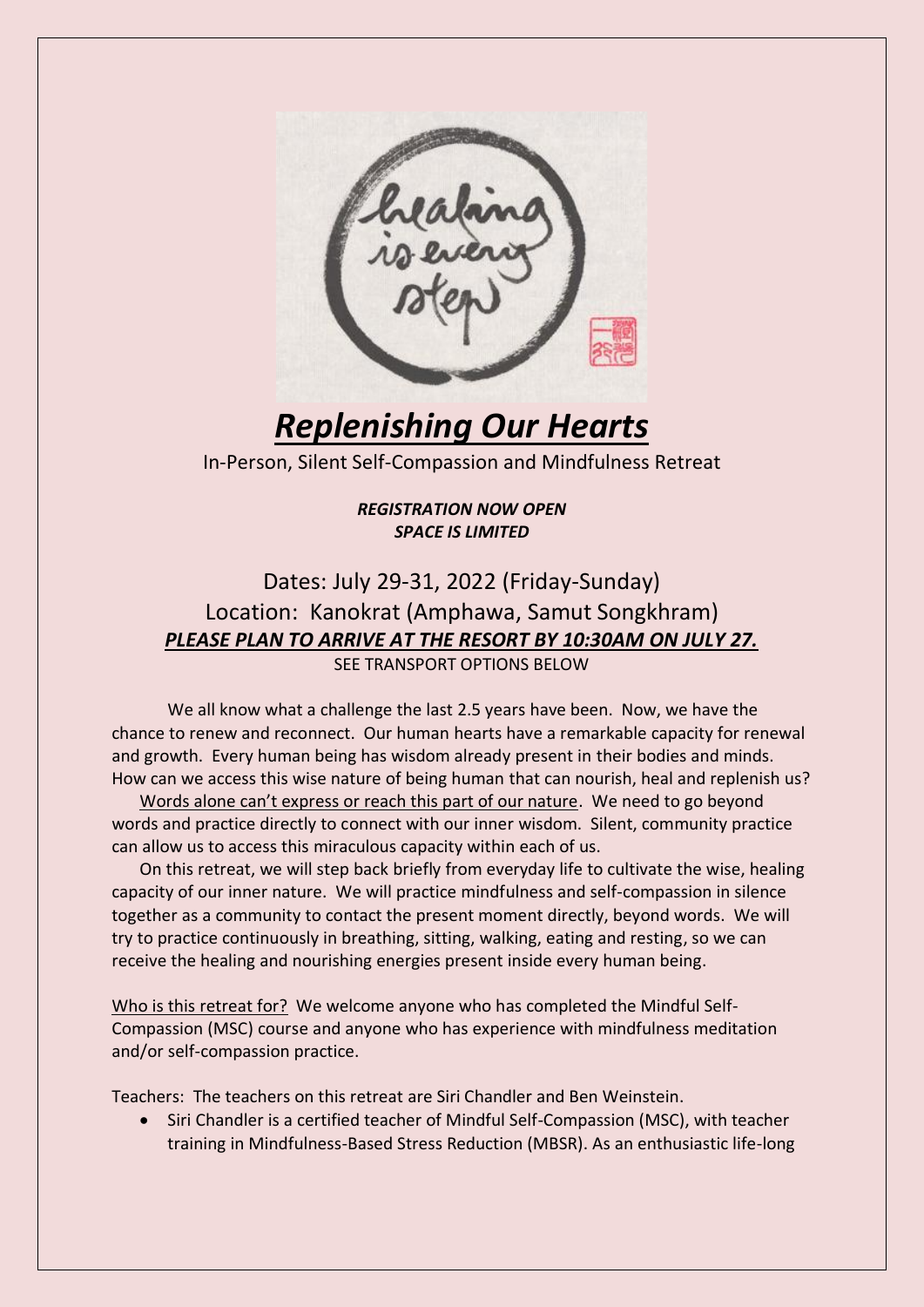learner, she devotes her time to continuously deepen her own practice which she has been cultivating over the past 30 years.

• Ben Weinstein is a clinical psychologist and certified MSC teacher. Ben works as psychotherapist, lecturer and facilitator and is teaching faculty for the Center for Mindful Self-Compassion.

#### Retreat schedule: See attached schedule below (subject to change)

Companionable Silence: Following the orientation on Friday, the retreat will be conducted in companionable silence until Sunday morning at 11am. Participants are invited to turn off and set aside their devices so that they can turn attention inwards for two days of healing silence. This allows us to practice continuously in each moment so we can create a shared energy of concentrated mindfulness and compassion.

Location: Kanokrat Hotel in Samut Songkhram. Kanokrat is a small, local hotel with a serene atmosphere located near Amphawa- see additional information below.

Registration fee: 4500 baht (shared room) or 6500 baht (single occupancy) includes accommodation and vegetarian meals. The rooms are the same rooms (each room as Kanokrat has two beds (sometimes three). This fee does not include transportation (please see transportation information below). There are no refunds after July 10.

#### Additional Information

- 1. Kanokrat is a small, lovely, clean, and basic hotel (the name is officially "Kanokrat Resort" but it's not a resort and does not have any resort facilities whatsoever) on a canal near Amphawa. We have selected this location because it is close to Bangkok, has a serene atmosphere and has some outdoor space for walking meditation. There are no special facilities. The rooms are very basic.
	- a. Unfortunately, Kanokrat is not accessible for the disabled and does not have any facilities for families or children.
	- b. The retreat is for adults and due to the facilities being very basic, we are not able to accommodate children; please also hold in your hearts that when we nourish and replenish ourselves, we have so much more to offer our children.
- 2. The food on the retreat will be Thai vegetarian food (mangsawirat). Unfortunately, we can not accommodate any special dietary requests (for example, vegan).
- 3. Participants are requested to attend the whole retreat; please do not register if you need to arrive late or leave early. You are also requested to be present within the facility throughout the two days without leaving for other activities so as to support the atmosphere of practice.
- 4. Space is limited for this retreat to 40 participants.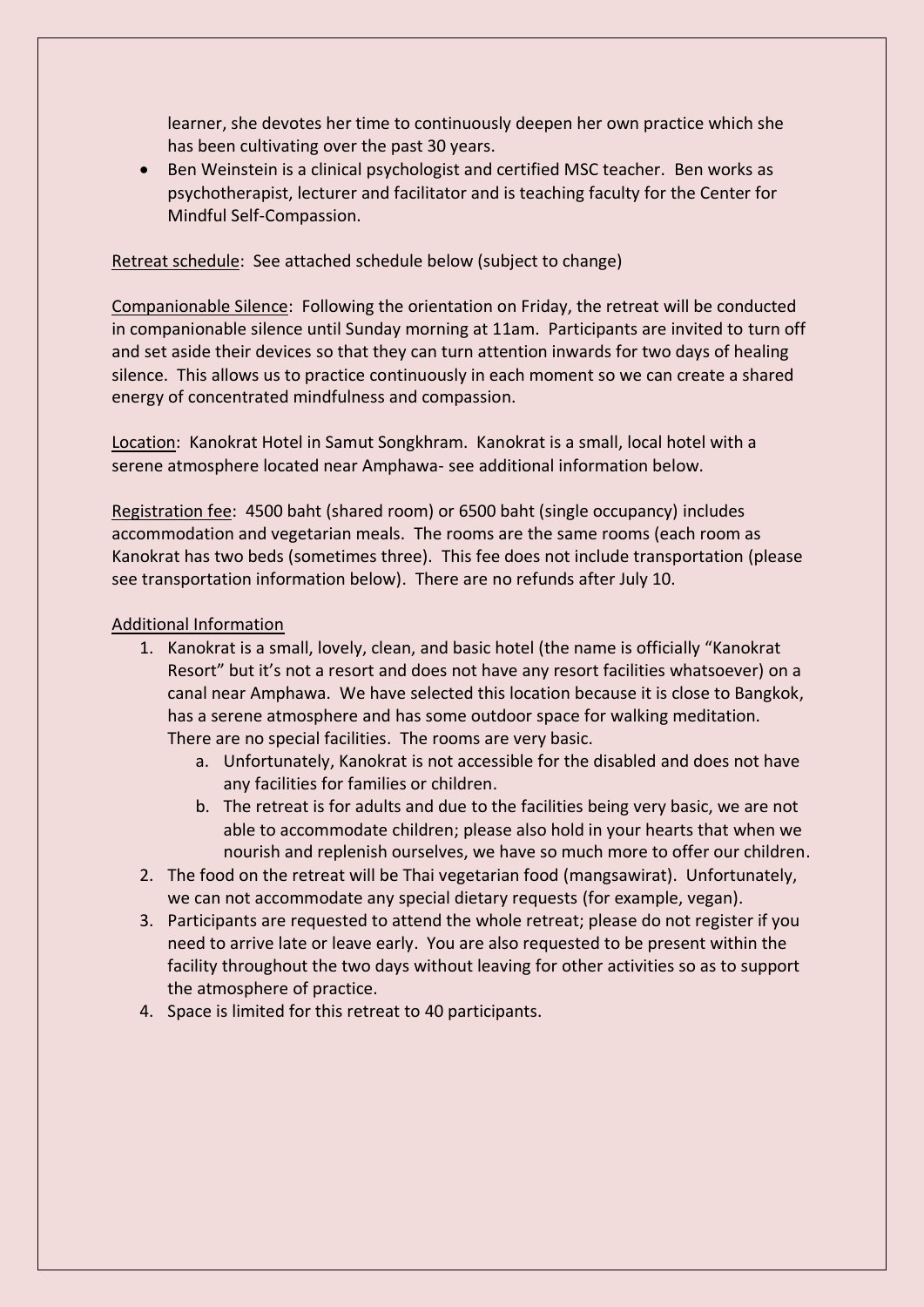#### Registration Instructions: <https://forms.gle/NkjLGaDCqs6a1mae9>



Please complete the online registration form. Indicate whether you prefer single or double occupancy. If double occupancy, please let us know if you are registering with someone else you want to share your room with. If registering together with someone else, we'll expect both of you to pay together.

After you complete the registration form, we'll send you the payment link and amount. Your space is not guaranteed until you have paid.

Transportation Options: Participants may drive to Kanokrat or may take the optional share van from downtown Bangkok. If you need the shared van, please inform us. There is no retreat transport from the airport. Participants who plan to fly in may take the bus or must find their own transportation (you may hire a taxi from the airport).

- 1. Driving to Kanokrat: If you plan to drive your own vehicle, PLEASE MAKE SURE THAT YOU WILL ARRIVE BY 11:30 on July 29<sup>th</sup>.
	- a. GPS Coordinates: 13.424788097071794, 99.97806698412224
	- b. Google Maps: <https://goo.gl/maps/QNRvqmMWLfC4Z7Nf7>
- 2. Shared Van: Transportation cost: 1000 baht (round trip/no refunds)
	- a. The shared bus will depart on Friday morning from downtown Bangkok from Amarin Plaza (BTS: Chidlom) at 9:00am on Friday July 29. The meeting point is Mcdonalds at Amarin Plaza. PLEASE BE ON TIME.
	- b. The return bus will leave Wangree Resort on Sunday July  $31^{st}$  at around 13:00

-Once participants have registered and paid, you will receive additional information about the retreat.